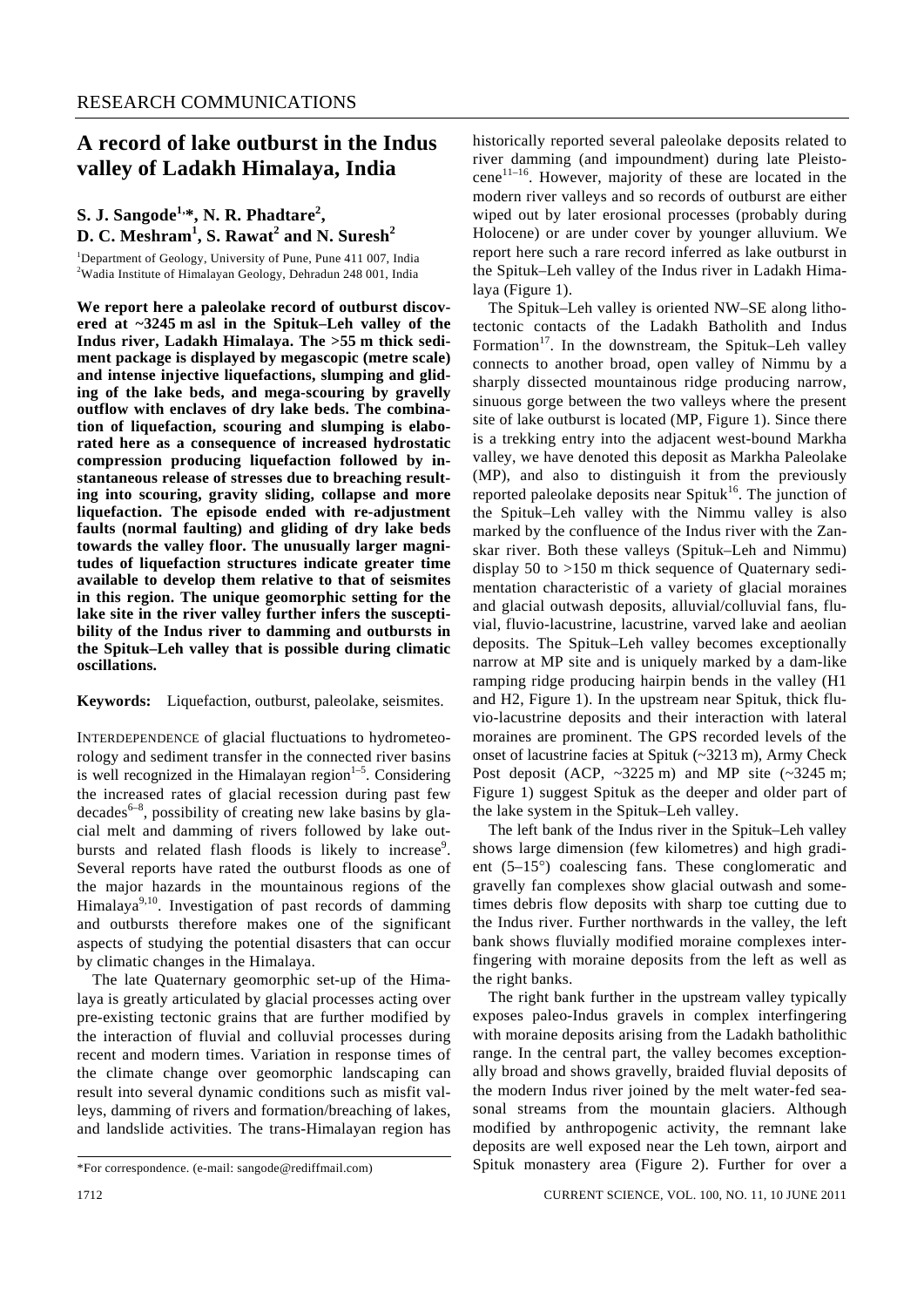

**Figure 1.** An overview of the study area marked by modern Spituk–Leh and Nimmu valleys (solid traces). Inset top right corner showing the location of study area (Google Earth Image). The dotted lines (A and B) indicate their probable Late Pleistocene interconnections through the wind gaps marked by W. H1 and H2 (also shown in inset bottom) mark the two hairpin bends of the present connection between the two valleys (i.e., *X*′– *Y*′). MP, Site of the lake outburst reported here; ACP, Deposit near Army Check Post on the Leh–Kargil highway.

stretch of 2 km downstream from Spituk, there are no lacustrine deposits preserved either in the right or left banks. After a sharp arm-like ridge, extensive fluviolacustrine deposition (ACP; Figure 1) occurs over the right bank till it is truncated by the large glacial moraines from the Phyang valley in the downstream terminal part of the Spituk–Leh valley.

 The paleolake record at Spituk is dominated by lacustrine facies in the lower part, with lowermost horizons showing penecontemporaneous deformations (PCD). The stratigraphically middle part of this deposit shows a prominent fluvial incursion with clasts of the Indus Formation. The upper part shows varved lacustrine facies followed by typical aeolian sedimentation towards the top. The ACP deposit shows widespread fluvio-lacustrine sedimentation, with the topmost part showing aeolian facies. The lacustrine facies at ACP are mostly massive, with a majority of siltstones (devoid of varvites). They also show channel incursions at various levels with pebbles imbricating towards the average flow direction of the modern Indus. These fluvial incursions at various stratigraphic levels suggest several events of dynamic fluviolacustrine interactions within the valley, favourable for damming and outburst phenomena. The northern part of

the valley shows entrenched moraines that may have attempted to block the river several times. As a result of this close interaction of moraines with the Indus river, the river took a sharp turn towards the left bank in this northernmost part of the Spituk–Leh valley (approaching H2 in Figure 1).

 The Spituk–Leh to Nimmu valley geomorphic connection (marked *X–Y* in Figure 1) is filled by extensive lateral moraine deposits from the Ladakh batholithic ranges from east. The moraine activity from the Phyang valley (marked *A* in Figure 1) appears to have dislodged the Indus river to its present position to take the sinuous course in the deep gorges along *X*′–*Y*′ shown in Figure 1. Phartiyal *et al.*<sup>16</sup> had mentioned that debris-flow deposits were responsible for the damming of the Indus river; this, however, was later correctly explained as moraine deposits<sup>18-20</sup>. We suggest three wind gaps (marked by  $W$  in Figure 1) as the possible paleo-exits of the Indus river in the Nimmu valley, that existed prior to the extensive morainic activity in the region. At the interconnection, the modern Indus river traverses into a deep gorgeous valley passage marked *X*′–*Y*′ in Figure 1.

 The left bank in the northernmost part of the valley displays enormous moraines due to Late Pleistocene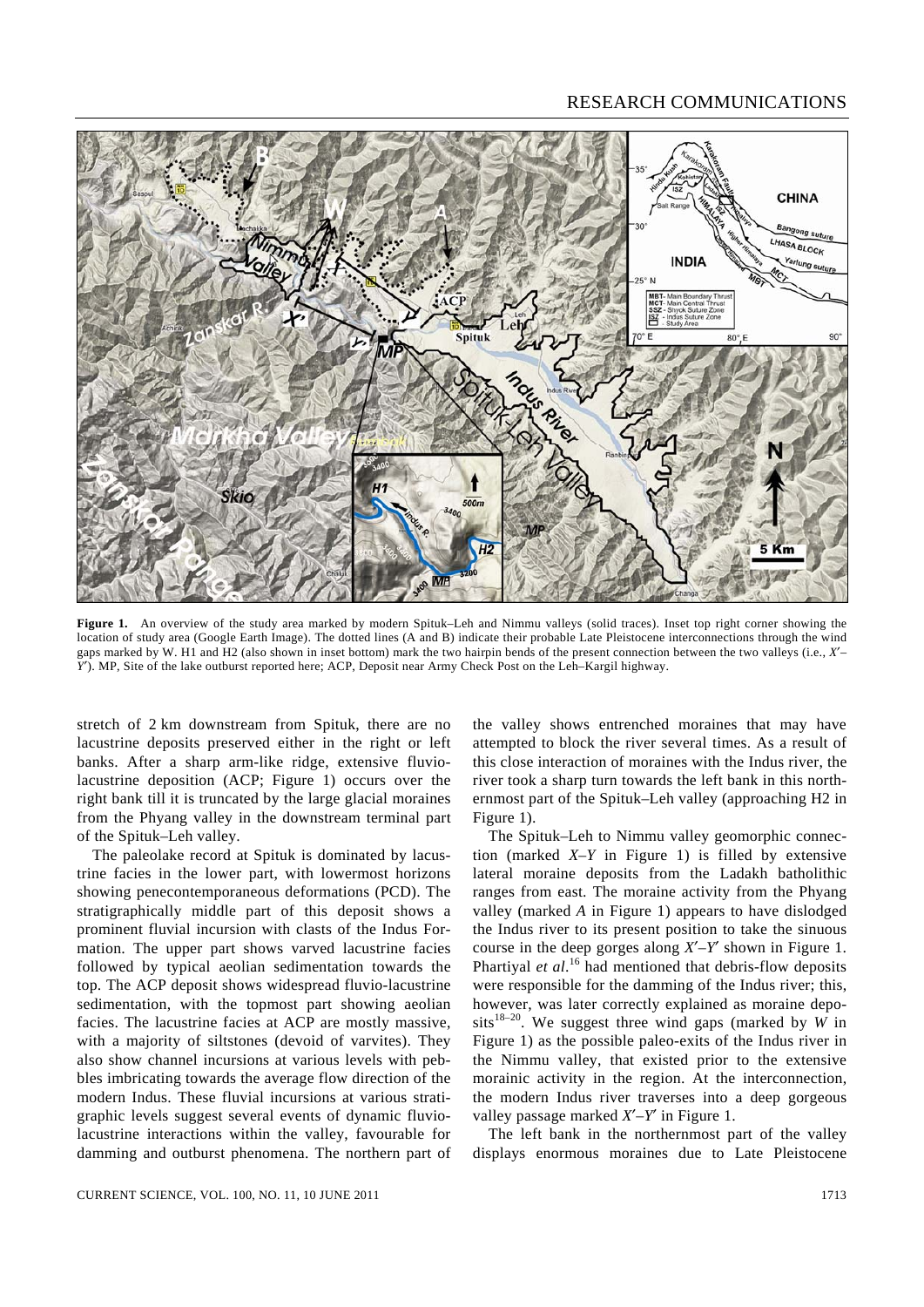glaciations in the Markha valley region to the west<sup>19</sup>. The ramp-like ridge comprising Ladakh Batholith and its lithotectonic contact with the Indus Formation (at H2 in Figure 1) provide a suitable geomorphic setting for damming and outburst phenomena at the site. Whereas the extensive moraine activity, especially from the Phyang valley (right bank) across the Ladakh batholithic ranges, appears to have dislodged the Indus river to its present position producing the initial damming conditions near H2 (Figures 1 and 2).

 Out of the total ~55 m of the exposed thickness of lacustrine facies at the MP site, for detailed documentation we selected lower ~53 m due to better lithologic continuity. The reconstructed litholog (Figure 3) has been



**Figure 2.** *a*, Panoramic view from the paleolake site overlooking the Spituk–Leh valley. The location is characteristic of the sharp hairpin bend (H2) with the mountain cliff supposedly acting as natural dam to the Indus in the downstream. Here the valley becomes remarkably narrow from its notably broad appearance in the main valley. *b*, Panoramic view of the remnant lacustrine basin with the Indus Formation bedrock. The vertical profile lines (marked I–V) are the studied sections separated by the horizontal lines of benchmark levels of the profile exposures. Most conspicuous amongst the features visible from long distance is the sharp crescent-shaped channel scour (described as mega scour in the text).

divided into several units based on distinct lithofacies, grain size and colour variations. The base of the section comprises ~8 m thick cliff of conglomeratic debris hanging over the valley floor at ~17 m (above the valley base). It comprises matrix-supported conglomerate of fining upward nature and angular clasts of Indus Formation in sharp contact with the basal unit  $(U/1)$  of the 2.5 m thick varved lake sediment facies (Figure 4 *a*). This is followed by another unit of ~2.5 m thickness of variegated, varved and interbedded lacustrine mudstone (*U*/2, Figures 3 and 4 *b*). Units 3 and 4 are packages of variegated and massive mudstones. Units 8 and 9 show dislocated blocks that contain within them the slumped boulders and related PCDs (Figure 4 *c*). Such features are also visible in some of the overlying units up to U/14 (top of level III in Figure 2 *b*). Unit 15 shows lacustrine facies with slumping features; whereas the overlying unit 16 shows a channel mega-scour (seen in Figure 2b) that also includes enclaves of varved lacustrine blocks (e.g. Figure 4 *d*). This unique mega-scouring is a 7–8 m thick matrix-supported (at places clast-supported) gravelly outflow showing well-imbricated pebbles. This unit does pinch-out both the sides with a sharp crescent shape. The same unit laterally shows a normal/dislocation fault towards the upper side (Figure 5 *a*). The major lacustrine unit that has been scoured by the above unit shows deformation features like thrusting (Figure 5*b*). The overlying units (18–20)



**Figure 3.** Litholog reconstruction for the studied profiles shown as levels I to IV in Figure 2 *b* (details discussed in text).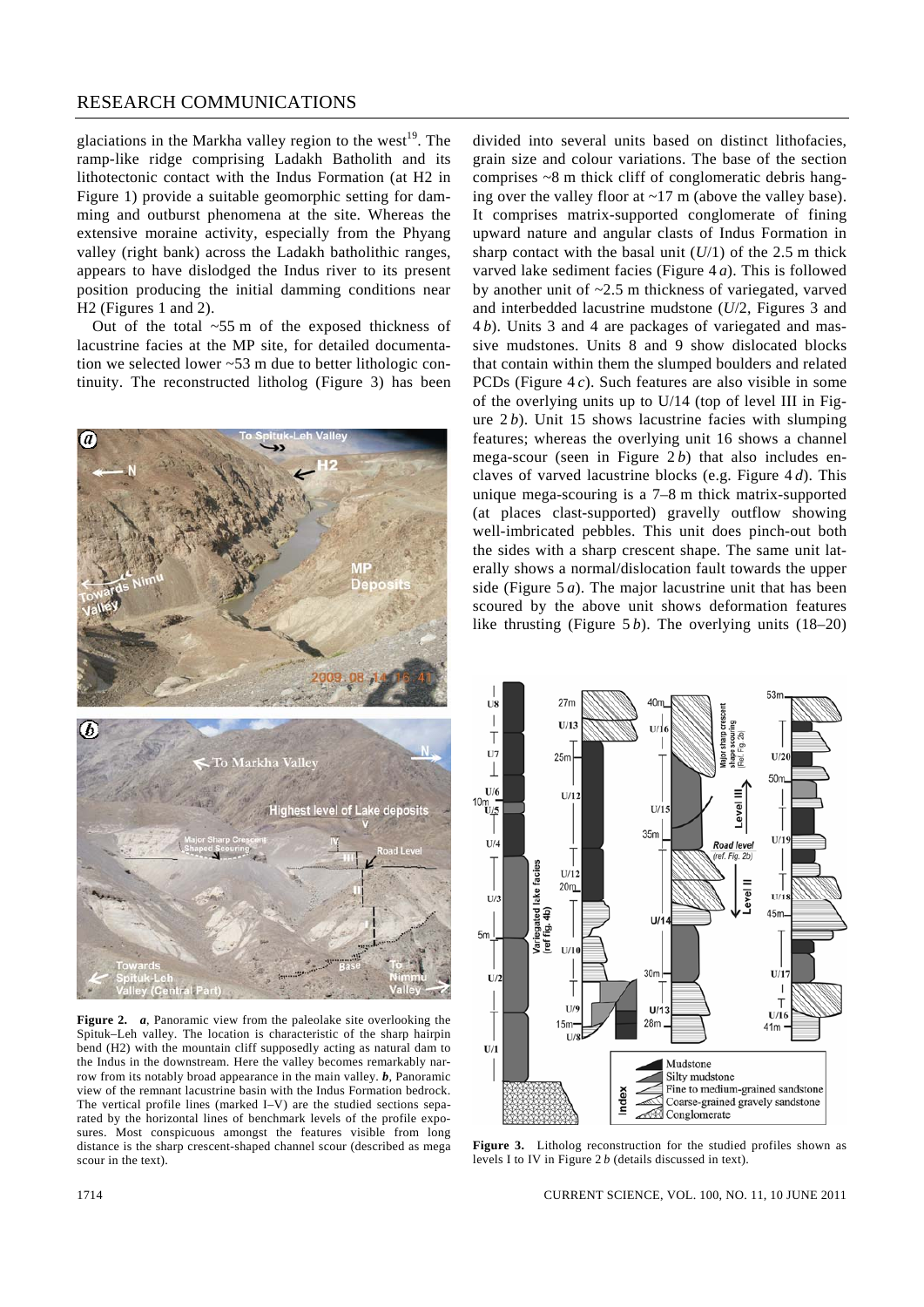

**Figure 4.** *a*, Base of the paleolake with angular clasts of unstratified conglomerate with sharp contact to overlying lake facies, *b*, Variegated lacustrine facies in level I. *c*, Dynamic gliding and related ductile disruptions occurring in level II. It incorporates slided blocks of the varvites and pebbly layers in a complex setting (described in text). *d*, An enclaved lacustrine block comprising varvite to pebbly mudstone measuring  $\sim 0.6 \times 1.5$  m occurring in level III.

show a complex cannibalization and lateral injection of mudstone into the coarse, sandy, gravelly facies (Figure 5 *c* and *d*). Most notable amongst these are the sliding mud blocks and the dikes shown in Figure 6 *a* and *b*.

 If restored, broadly the lithofacies indicate varved lake facies in the lower part of level I, followed by massive lacustrine facies in the upper part of level II. Further, there are varved and variegated lacustrine facies with liquefaction in the lower part of level III and thick, gravely phase in the upper part of level III. Overall, level III shows a combination of PCD and its deformation (e.g., Figures 5 *b* and 6 *c*), injection (Figure 5 *c* and *d*), dykes (Figure 6 *b*) and gliding (Figure 6 *a*). Whereas level IV shows majority of the blocks of dry lake beds encased in the gravelly outflow, level V shows interbedded lacustrine and gravelly facies.

 The above observations document extra-dynamic interactions between the lacustrine and gravelly facies that is more prominent in level III of the studied profile. If we extend this level southward within the Spituk–Leh valley, it corresponds to major fluvial excursions observed at Spituk and ACP sites. Furthermore, there is a notable onlap of glacial facies over typical fluvial sediments in the left bank located between ACP and MP deposits (Figure 6*d*). The diamictite with sheet geometry indicates extensive glacial melting in the area more prominently from the western part of the valley. However, the present inference stands to detailed studies on lateral correlation with chronologic order amongst all these events.

 The base of the MP deposit shows matrix-supported, unstratified conglomerate in sharp contact with the overlying varved and interbedded lacustrine units (Figure 4 *a*). This suggests a major landslide/debris fall to initiate the lake conditions at the site that might have been triggered either by tectonic or by climatic reasons. Level III shows gravelly outflow with scour base (called here as megascour) showing pebble imbrications towards the valley floor (Figure 4 *d*). It also includes enclaved varvite blocks; the one in Figure 4 *d* seems to be part of a dry lake bed collapsed from the upper reaches (lake periphery) producing a rigidity to be transported by the gravely mass flow. Figure 5*a* further shows a normal faulting in level III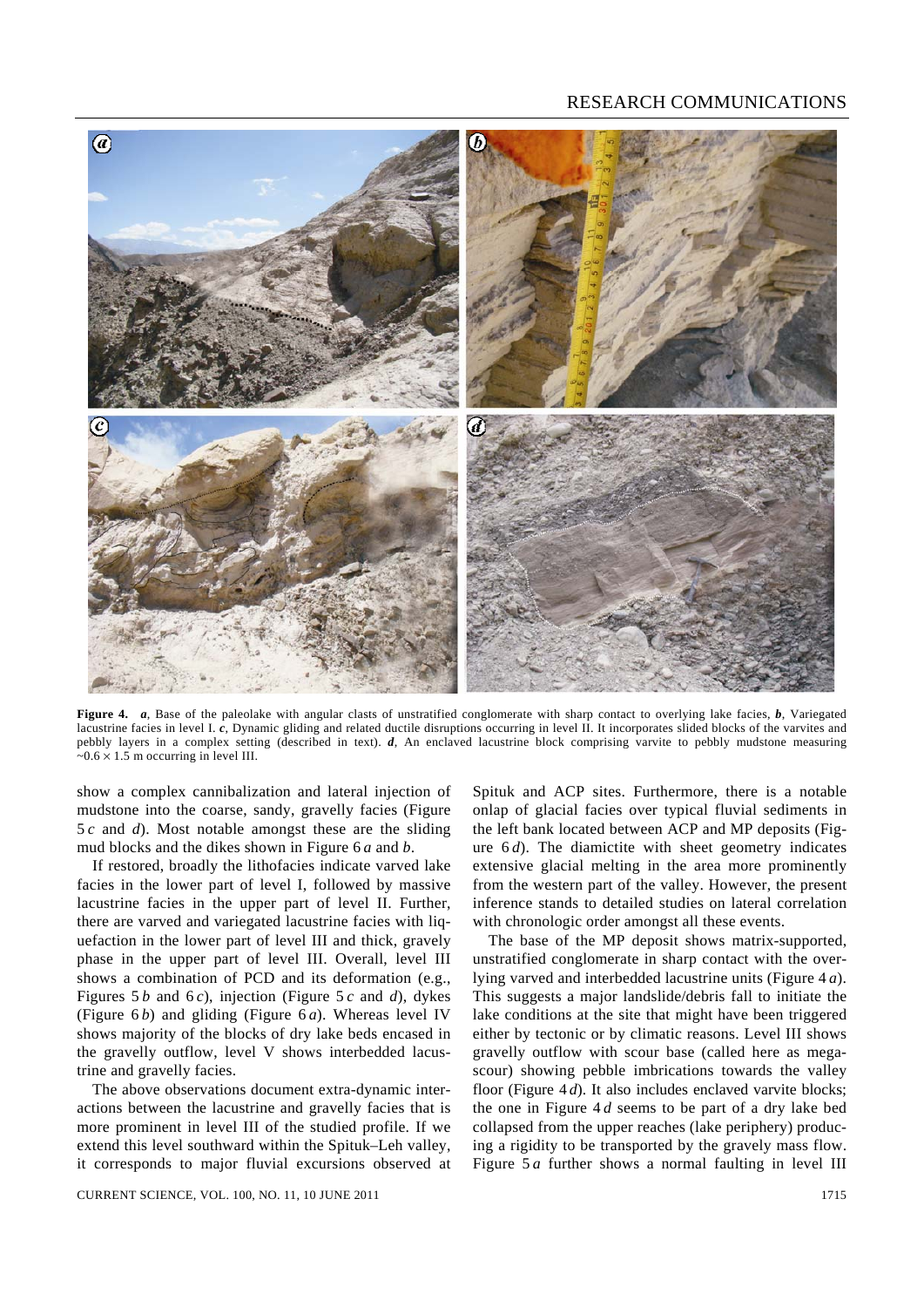

**Figure 5.** *a*, A normal fault in level III with a fault slip/throw measuring ~55 cm. *b*, A thrust fault in level III showing some characters of ductile deformation. *c*, Dynamic disruption of the lacustrine facies (L1, L2, L3 and L3′) by coarse-grained conglomeratic facies (C1 and C2) related to the breaching event. Note the conglomerate (with rounded clasts) and yellow (limonitic/hematitic) matrix showing its deposition in warm-oxidative conditions. *d*, Forceful injection of the lacustrine material into the overlying sandy unit.

with fault slip/throw measuring  $\sim$  55 cm. This probably indicates the readjustment after a major dynamic event. In this level (III), therefore, two stages of deformation can be distinguished as ductile (d1 = PCD, Figures 5 *b*, *d* and 6*c*) and brittle (d2 = faulting, Figures 5*b* and 6*c*) with d1 being the earlier stage.

 Figure 5 *c* shows a complex, dynamic disruption of lacustrine facies (L1, L2, L3 and L3′) by the coarsegrained conglomerate facies (C1 and C2). This probably resulted due to the breaching of lake accompanied by scouring and gravity sliding. A conglomerate with rounded clasts and yellow matrix (limonitic/hematitic) marked as C2 suggests its deposition under oxidative environments and could not be explained here. A lacustrine block gliding into coarse-grained, stratified, gravelly outwash material can be seen in Figure 6 *a*. Sharp boundaries and softer sediments cross-cutting the gravelly beds further indicate its derivation from a dry lake bed in the upper reaches, apart from the extra-dynamic nature of the activity. Thus we infer that the upper part of the lake basin was already exposed (and hence dry/ indurated) during the event. This is possible due to any of the following reasons: changes in the lake basin hydrologic conditions due to upliftment/tilting, a prevailing dry climate reducing the lake levels, or a detached dried lake. Figure 5 *d* shows a unique liquefaction due to viscous injection as a result of complex lateral compression along with gravity loading and sliding. Figure 6 *c* shows penecontemporaneous deformation structures confined to the ~1 m unit below the mega-scour showing predominance of lateral compressive forces followed by brittle deformations. Further, Figure 6 *b* shows dyke-like injections disrupting the overlying inter-bedded mud, sand and gravelly bedded sequence in level III. These records thus show a combination of ductile and brittle deformations. The ductile deformations are related to liquefaction both by lateral compression mainly due to the collapse of the lake periphery and gravity sliding towards the valley floor, and by increased overburden (due to gravity loading). The brittle deformations (thrusting and crosscutting) are mainly related to the dry lake beds and their interaction with the mass flow. The normal faulting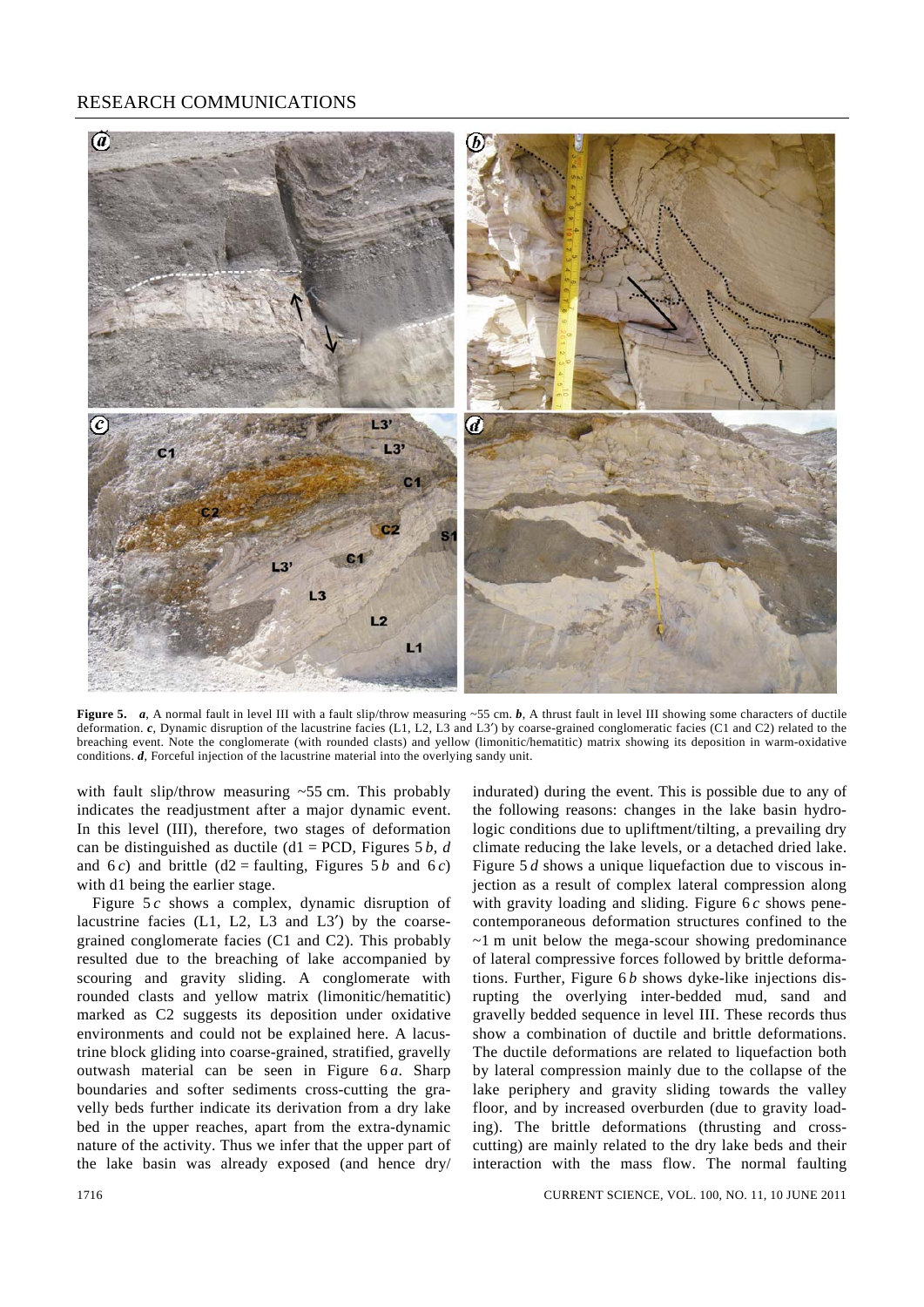

**Figure 6.** *a*, Cross-cut relationship of lacustrine facies with coarse-grained stratified glacial outwash material. The sharp boundary and soft sediments cutting the gravelly beds indicate the extra dynamic nature of the activity and presence of dry lake bed (discussed in text). L and L', Lacustrine facies; S, Sandy (gravelly) facies; Sm, Sandy or gravelly material similar to S but thin (2–3 cm) eroded mud. *b*, Penecontemporaneous deformations showing lateral compressive nature of the forces. *c*, Dyke injections into overlying inter-bedded mud disrupting the sand and gravelly bedded sequence at the margin of levels III and IV. *d*, Trough cross-stratified deposits of Indus river overlain by glacial diamictites indicating dynamic depositional changes recorder at about the same elevation of level III of the MP site (lying immediate upstream).

indicates readjustments (or release of stresses) after the release of major dynamic compression.

 The nature of deformation, including majority of slumping, sliding and gliding, mega-scouring, crosscutting and large-dimension liquefied injections appears unique amongst the liquefactions generally reported as seismites in the Himalayan region<sup>16,21–25</sup>. The present observations therefore suggest that the larger magnitudes and higher intensities of these structures may be related to a larger lake system extensively covering the Spituk– Leh valley, including the Spituk and ACP deposits. Whereas the relatively larger magnitudes of the liquefactions compared to commonly reported seismites (op. cit.) indicate greater time available for the outburst-related deformation structures relative to an earthquake event. We finally attribute these deformation features to be a response to a combination of processes developed by the building up of hydrostatic compression followed by its sudden release and the lateral compression accompanied with sliding due to peripheral collapse. The gravity sliding is accompanied by scouring due to massive outflow and is further followed by readjustments to the available geomorphic conditions (shown by normal faulting) along the valley slopes after the release of the stresses. A more detailed work on the comparison of these structures with seismites is warranted, as also to explain the dynamic processes occurring during such lake-outburst events.

Glacial moraine advancement during Late Pleistocene<sup>19</sup> appears to be the most visible reason for the creation of a lake system by blockade downstream in the Spituk–Leh valley. High lake levels anticipated during the Holocene can result into critical hydrostatic pressures susceptible for breaching of the lake that may occur due to any of the envisaged reasons: (i) seismic activity, (ii) climatic oscillations and (iii) critical hydrostatic conditions resulting from geomorphic inequillibria.

 Several paleolake deposits are reported from the Himalayan region, with majority of them supposedly originating from river damming (and impoundment), but no records of breaching/outburst are documented so far from